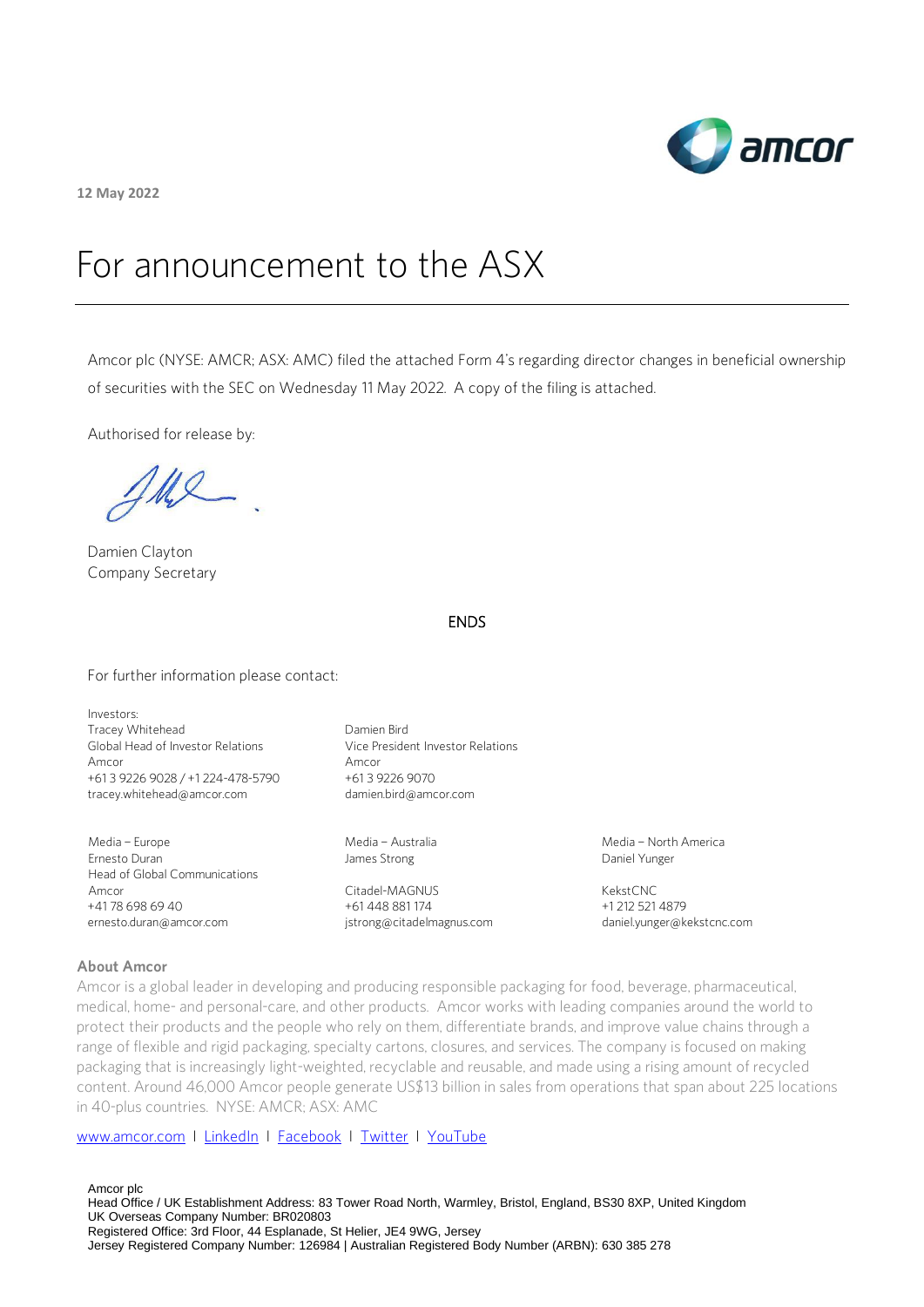**[ ] Check this box if no longer subject to Section 16. Form 4 or Form 5 obligations may continue. See Instruction 1(b).**

## **FORM 4 UNITED STATES SECURITIES AND EXCHANGE COMMISSION Washington, D.C. 20549**

**STATEMENT OF CHANGES IN BENEFICIAL OWNERSHIP**

OMB APPROVAL

OMB Number: 3235-0287 Estimated average burden

hours per response... 0.5

Filed pursuant to Section 16(a) of the Securities Exchange Act of 1934, Section 17(a) of the Public Utility Holding Company Act of 1935 or Section 30(h) of the Investment Company Act of 1940

| 1. Name and Address of Reporting Person*<br><b>GUERRA KAREN JANE</b> |                                                                                                                                                                                                      |            |                                                                                                                           |      |                                                                                  |                                                             |     | 2. Issuer Name and Ticker or Trading Symbol                                                                                                     |                                           |                                                                                |            |                                                                                                                                                                                          |                                                                                                              |                                                                         | 5. Relationship of Reporting Person(s) to Issuer<br>(Check all applicable)<br>$X$ Director<br>10% Owner |                                                                                     |                                                  |                                                    |
|----------------------------------------------------------------------|------------------------------------------------------------------------------------------------------------------------------------------------------------------------------------------------------|------------|---------------------------------------------------------------------------------------------------------------------------|------|----------------------------------------------------------------------------------|-------------------------------------------------------------|-----|-------------------------------------------------------------------------------------------------------------------------------------------------|-------------------------------------------|--------------------------------------------------------------------------------|------------|------------------------------------------------------------------------------------------------------------------------------------------------------------------------------------------|--------------------------------------------------------------------------------------------------------------|-------------------------------------------------------------------------|---------------------------------------------------------------------------------------------------------|-------------------------------------------------------------------------------------|--------------------------------------------------|----------------------------------------------------|
| (Last)<br>(First)<br>(Middle)                                        |                                                                                                                                                                                                      |            |                                                                                                                           |      |                                                                                  |                                                             |     | <b>AMCOR PLC [AMCR]</b>                                                                                                                         |                                           |                                                                                |            |                                                                                                                                                                                          |                                                                                                              |                                                                         |                                                                                                         | Officer (give                                                                       | Other (specify                                   |                                                    |
| <b>83 TOWER ROAD NORTH</b><br>(Street)                               |                                                                                                                                                                                                      |            |                                                                                                                           |      |                                                                                  |                                                             |     | 3. Date of Event<br>Requiring Statement<br>(Month/Day/Year)<br>05/10/2022                                                                       |                                           |                                                                                |            | 4. If Amendment, Date<br>Original Filed<br>(Month/Day/Year)                                                                                                                              |                                                                                                              |                                                                         | title below)<br>below)                                                                                  |                                                                                     |                                                  |                                                    |
|                                                                      |                                                                                                                                                                                                      |            |                                                                                                                           |      |                                                                                  |                                                             |     |                                                                                                                                                 |                                           |                                                                                |            |                                                                                                                                                                                          |                                                                                                              |                                                                         | 6. Individual or Joint/Group Filing (Check<br>Applicable Line)                                          |                                                                                     |                                                  |                                                    |
| WARMLEY, BRISTOL, X0 BS30 8XP<br>(City)<br>(State)<br>(Zip)          |                                                                                                                                                                                                      |            |                                                                                                                           |      |                                                                                  |                                                             |     |                                                                                                                                                 |                                           |                                                                                |            |                                                                                                                                                                                          |                                                                                                              |                                                                         |                                                                                                         | X Formfiled by One Reporting Person<br>Form filed by More than One Reporting Person |                                                  |                                                    |
|                                                                      |                                                                                                                                                                                                      |            |                                                                                                                           |      | Table I - Non-Derivative Securities Acquired, Disposed of, or Beneficially Owned |                                                             |     |                                                                                                                                                 |                                           |                                                                                |            |                                                                                                                                                                                          |                                                                                                              |                                                                         |                                                                                                         |                                                                                     |                                                  |                                                    |
| 1. Title of Security<br>(Insert. 3)                                  |                                                                                                                                                                                                      |            | 2. Transaction<br>Date<br>(Month/Day/Year)                                                                                |      |                                                                                  | 2A. Deemed<br>Execution Date, if<br>any<br>(Month/Day/Year) |     |                                                                                                                                                 | 3. Transaction<br>Code<br>$($ Instr. $8)$ |                                                                                |            | 4. Securities Acquired<br>$(A)$ or Disposed of $(D)$<br>(Insert. 3, 4 and 5)                                                                                                             |                                                                                                              |                                                                         | 5. Amount of Securities<br>Beneficially Owned Following<br>Reported Transaction(s)                      |                                                                                     | 6.<br>Ownership<br>Form:                         | 7. Nature<br>ofIndirect<br>Beneficial<br>Ownership |
|                                                                      |                                                                                                                                                                                                      |            |                                                                                                                           |      |                                                                                  |                                                             |     |                                                                                                                                                 | Code                                      | V                                                                              |            | $(A)$ or<br>Price<br>(D)<br>Amount                                                                                                                                                       |                                                                                                              |                                                                         | (Instr. $3$ and $4$ )                                                                                   |                                                                                     | Direct (D)<br>or Indirect<br>$(I)$ (Instr.<br>4) | $($ Instr. 4 $)$                                   |
|                                                                      |                                                                                                                                                                                                      |            |                                                                                                                           |      |                                                                                  |                                                             |     | Table II - Derivative Securities Acquired, Disposed of, or Beneficially Owned<br>(e.g., puts, calls, warrants, options, convertible securities) |                                           |                                                                                |            |                                                                                                                                                                                          |                                                                                                              |                                                                         |                                                                                                         |                                                                                     |                                                  |                                                    |
| 1. Title of<br>Derivative<br>Security<br>(Insert 3)                  | $\overline{2}$ .<br>3. Trans.<br>$3A$ .<br>4. Trans.<br>Date<br>Deemed<br>Conversion<br>Code<br>or Exercise<br>Execution<br>$($ Instr. $8)$<br>Price of<br>Date, if<br>Derivative<br>any<br>Security |            | 5. Number<br>of<br>Derivative<br>Securities<br>Acquired<br>$(A)$ or<br>Disposed<br>of(D)<br>$($ Instr. $3, 4$<br>and $5)$ |      |                                                                                  | 6. Date Exercisable and<br><b>Expiration Date</b>           |     |                                                                                                                                                 |                                           | 7. Title and<br>Amount of<br>Underlying<br>Securities<br>(Instr. $3$ and $4$ ) |            | 9. Number of<br>8. Price of<br>Derivative<br>Derivative<br>Securities<br>Security<br>Beneficially<br>(Insert. 5)<br>Owned<br>Following<br>Reported<br>Transaction(s)<br>$($ Instr. 4 $)$ | 10.<br>Ownership<br>Form of<br>Derivative<br>Security:<br>Direct $(D)$<br>or Indirect<br>$(I)$ (Instr.<br>4) | 11. Nature<br>ofIndirect<br>Beneficial<br>Ownership<br>$($ Instr. 4 $)$ |                                                                                                         |                                                                                     |                                                  |                                                    |
|                                                                      |                                                                                                                                                                                                      |            |                                                                                                                           | Code | V                                                                                | (A)                                                         | (D) |                                                                                                                                                 | Date<br>Exercisable                       | Date                                                                           | Expiration | Title                                                                                                                                                                                    | or<br>of                                                                                                     | Amount<br>Number<br>Shares                                              |                                                                                                         |                                                                                     |                                                  |                                                    |
| Restricted<br><b>Stock</b><br>Units                                  | $s_0^{(1)}$                                                                                                                                                                                          | 05/10/2022 |                                                                                                                           | A    |                                                                                  | 209                                                         |     |                                                                                                                                                 | 12/01/2023                                |                                                                                | 12/01/2023 | <b>Shares</b>                                                                                                                                                                            | Ordinary<br>209                                                                                              |                                                                         | \$0                                                                                                     | 209                                                                                 | D                                                |                                                    |

## **Explanation of Responses:**

1. (1) Each restricted stock unit represents a contingent right to receive one ordinary share of Amcor upon vesting of the restricted stock units.

Reminder: Report on a separate line for each class of securities beneficially owned directly or indirectly.

**\*** If the form is filed by more than one reporting person, *see* Instruction 4(b)(v).

- **\*\*** Intentional misstatements or omissions of facts constitute Federal Criminal Violations. *See* 18 U.S.C. 1001 and 15 U.S.C. 78ff(a).
- Note: File three copies of this Form, one of which must be manually signed. If space is insufficient, *see* Instruction 6 for procedure.

Potential persons who are to respond to the collection of information contained in this form are not required to respond unless the form displays a currently valid OMBcontrol number.

\*\*Signature of Reporting Person Date

**/s/ Damien Clayton, Attorney-in-Fact 05/11/2022**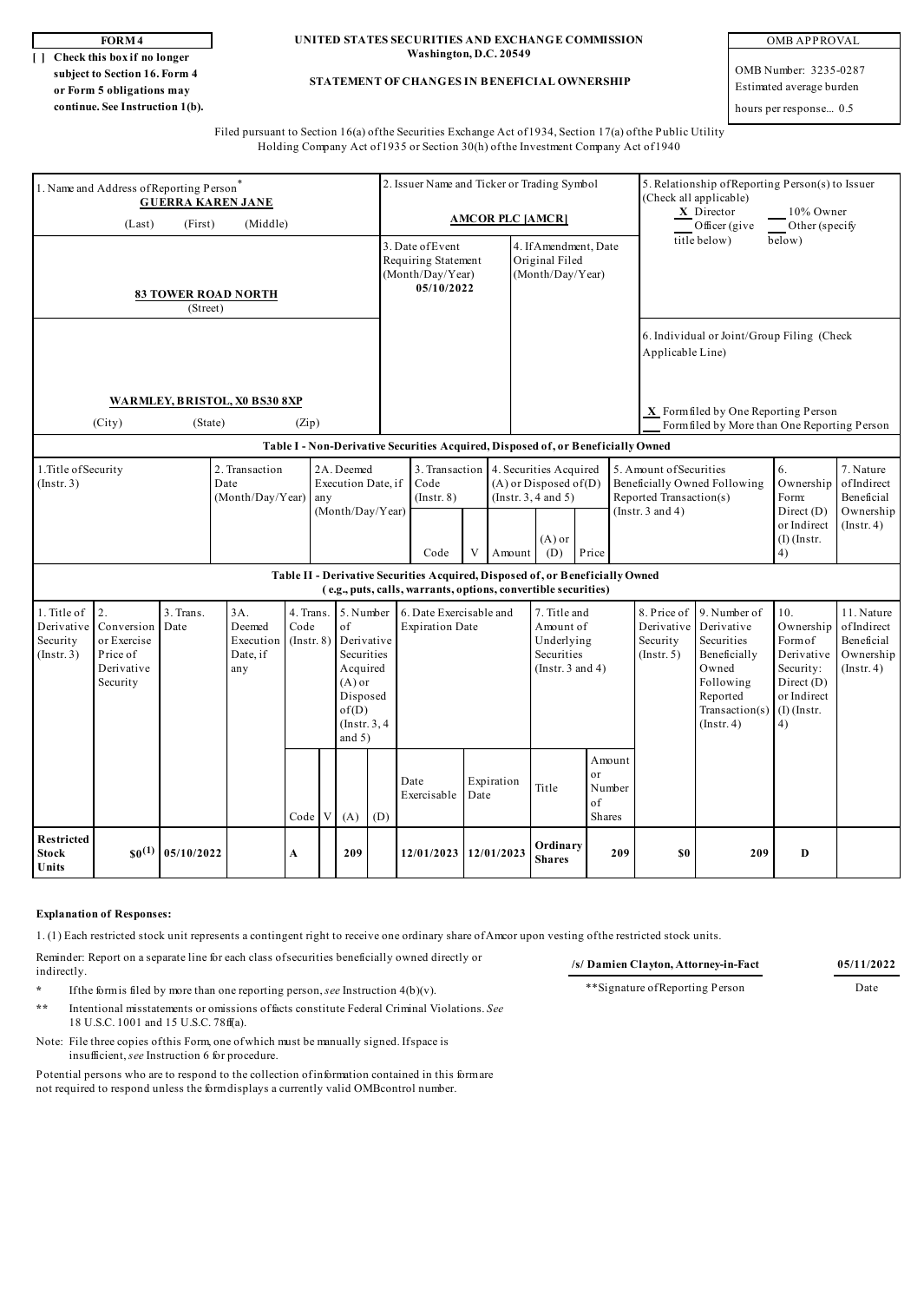| OR M -<br>4 |
|-------------|
|-------------|

**[ ] Check this box if no longer subject to Section 16. Form 4 or Form 5 obligations may continue. See Instruction 1(b).**

#### **FORM 4 UNITED STATES SECURITIES AND EXCHANGE COMMISSION Washington, D.C. 20549**

## **STATEMENT OF CHANGES IN BENEFICIAL OWNERSHIP**

OMB APPROVAL

OMB Number: 3235-0287 Estimated average burden hours per response... 0.5

Filed pursuant to Section 16(a) of the Securities Exchange Act of 1934, Section 17(a) of the Public Utility Holding Company Act of 1935 or Section 30(h) of the Investment Company Act of 1940

| 1. Name and Address of Reporting Person<br>ZACKA MICHAEL J.                                                                                        |            |                                                                                                                |                                                                                                                                                 |   |                   |                                                                                              |                                                   | 2. Issuer Name and Ticker or Trading Symbol                               |                                              |                    |                                                                            |                                                             |                                                      |                                                                                                              |                                                                                                             | 5. Relationship of Reporting Person(s) to Issuer<br>(Check all applicable)                           |                                    |                                       |  |
|----------------------------------------------------------------------------------------------------------------------------------------------------|------------|----------------------------------------------------------------------------------------------------------------|-------------------------------------------------------------------------------------------------------------------------------------------------|---|-------------------|----------------------------------------------------------------------------------------------|---------------------------------------------------|---------------------------------------------------------------------------|----------------------------------------------|--------------------|----------------------------------------------------------------------------|-------------------------------------------------------------|------------------------------------------------------|--------------------------------------------------------------------------------------------------------------|-------------------------------------------------------------------------------------------------------------|------------------------------------------------------------------------------------------------------|------------------------------------|---------------------------------------|--|
| (Middle)<br>(Last)<br>(First)                                                                                                                      |            |                                                                                                                |                                                                                                                                                 |   |                   |                                                                                              |                                                   | <b>AMCOR PLC [AMCR]</b>                                                   |                                              |                    |                                                                            |                                                             |                                                      |                                                                                                              |                                                                                                             | Director<br>10% Owner<br>$\overline{X}$ Officer (give<br>Other (specify                              |                                    |                                       |  |
| <b>83 TOWER ROAD NORTH</b><br>(Street)                                                                                                             |            |                                                                                                                |                                                                                                                                                 |   |                   |                                                                                              |                                                   | 3. Date of Event<br>Requiring Statement<br>(Month/Day/Year)<br>05/09/2022 |                                              |                    |                                                                            | 4. If Amendment, Date<br>Original Filed<br>(Month/Day/Year) |                                                      |                                                                                                              |                                                                                                             | title below)<br>below)<br>PRESIDENT, AMCOR FLEX EUROPE<br>6. Individual or Joint/Group Filing (Check |                                    |                                       |  |
|                                                                                                                                                    |            |                                                                                                                |                                                                                                                                                 |   |                   |                                                                                              | Applicable Line)                                  |                                                                           |                                              |                    |                                                                            |                                                             |                                                      |                                                                                                              |                                                                                                             |                                                                                                      |                                    |                                       |  |
| WARMLEY, BRISTOL, X0 BS30 8XP<br>(City)                                                                                                            |            |                                                                                                                |                                                                                                                                                 |   |                   |                                                                                              |                                                   |                                                                           |                                              |                    |                                                                            | X Form filed by One Reporting Person                        |                                                      |                                                                                                              |                                                                                                             |                                                                                                      |                                    |                                       |  |
|                                                                                                                                                    |            |                                                                                                                |                                                                                                                                                 |   |                   |                                                                                              |                                                   |                                                                           | Form filed by More than One Reporting Person |                    |                                                                            |                                                             |                                                      |                                                                                                              |                                                                                                             |                                                                                                      |                                    |                                       |  |
|                                                                                                                                                    |            | Table I - Non-Derivative Securities Acquired, Disposed of, or Beneficially Owned<br>4. Securities Acquired (A) |                                                                                                                                                 |   |                   |                                                                                              |                                                   |                                                                           |                                              |                    | 6.                                                                         | 7. Nature                                                   |                                                      |                                                                                                              |                                                                                                             |                                                                                                      |                                    |                                       |  |
| 1. Title of Security<br>(Insert. 3)                                                                                                                |            |                                                                                                                | 2. Transaction<br>Date<br>(Month/Day/Year)                                                                                                      |   |                   | 2A. Deemed<br>any                                                                            | Execution Date, if<br>(Month/Day/Year)            | 3. Transaction<br>Code<br>$($ Instr. $8)$                                 |                                              |                    |                                                                            | or Disposed of $(D)$<br>(Insert. 3, 4 and 5)                |                                                      |                                                                                                              | 5. Amount of Securities<br>Beneficially Owned Following<br>Reported Transaction(s)<br>(Instr. $3$ and $4$ ) |                                                                                                      | Ownership<br>Form:<br>Direct (D)   | ofIndirect<br>Beneficial<br>Ownership |  |
|                                                                                                                                                    |            |                                                                                                                |                                                                                                                                                 |   |                   |                                                                                              |                                                   | Code<br>V                                                                 |                                              | Amount             |                                                                            | (A)<br>or<br>(D)                                            | Price                                                |                                                                                                              |                                                                                                             |                                                                                                      | or Indirect<br>$(I)$ (Instr.<br>4) | $($ Instr. 4 $)$                      |  |
| <b>Ordinary Shares</b>                                                                                                                             | 05/09/2022 |                                                                                                                |                                                                                                                                                 |   |                   | M                                                                                            |                                                   |                                                                           | 87,197<br>$\boldsymbol{\rm{A}}$              |                    |                                                                            | \$11.05                                                     |                                                      | 189,339                                                                                                      | $\mathbf D$                                                                                                 |                                                                                                      |                                    |                                       |  |
| <b>Ordinary Shares</b>                                                                                                                             | 05/09/2022 |                                                                                                                |                                                                                                                                                 |   |                   | $\bf S$                                                                                      |                                                   | 76,991                                                                    | D                                            |                    | $$12.656^{(1)}$                                                            |                                                             |                                                      | 112,348                                                                                                      | D                                                                                                           |                                                                                                      |                                    |                                       |  |
| <b>Ordinary Shares</b>                                                                                                                             | 05/09/2022 |                                                                                                                |                                                                                                                                                 |   |                   | M                                                                                            |                                                   | 862,938 A                                                                 |                                              |                    |                                                                            | \$11.16                                                     |                                                      | 975,286                                                                                                      | D                                                                                                           |                                                                                                      |                                    |                                       |  |
| <b>Ordinary Shares</b>                                                                                                                             | 05/09/2022 |                                                                                                                |                                                                                                                                                 |   |                   | S                                                                                            |                                                   | 769,516 D                                                                 |                                              |                    | $$12.656^{(2)}$                                                            |                                                             |                                                      | $205,770^{(3)}$                                                                                              | D                                                                                                           |                                                                                                      |                                    |                                       |  |
|                                                                                                                                                    |            |                                                                                                                | Table II - Derivative Securities Acquired, Disposed of, or Beneficially Owned<br>(e.g., puts, calls, warrants, options, convertible securities) |   |                   |                                                                                              |                                                   |                                                                           |                                              |                    |                                                                            |                                                             |                                                      |                                                                                                              |                                                                                                             |                                                                                                      |                                    |                                       |  |
| 2.<br>1. Title of<br>3. Trans.<br>Derivative<br>Conversion<br>Date<br>Security<br>or Exercise<br>(Insert. 3)<br>Price of<br>Derivative<br>Security |            | 3A.<br>4. Trans.<br>Deemed<br>Code<br>Execution<br>$($ Instr. $8)$<br>Date, if<br>any                          |                                                                                                                                                 |   | of(D)<br>and $5)$ | 5. Number of<br>Derivative<br>Securities<br>Acquired (A)<br>or Disposed<br>$($ Instr. $3, 4$ | 6. Date Exercisable and<br><b>Expiration Date</b> |                                                                           |                                              |                    | 7. Title and Amount<br>ofUnderlying<br>Securities<br>(Instr. $3$ and $4$ ) |                                                             | 8. Price of<br>Derivative<br>Security<br>(Insert. 5) | 9. Number of<br>Derivative<br>Securities<br>Beneficially<br>Owned<br>Following<br>Reported<br>Transaction(s) | 10.<br>Ownership<br>Formof<br>Derivative<br>Security:<br>Direct (D)<br>or Indirect<br>$(I)$ (Instr.         | 11. Nature<br>ofIndirect<br>Beneficial<br>Ownership<br>$($ Instr. 4 $)$                              |                                    |                                       |  |
|                                                                                                                                                    |            |                                                                                                                |                                                                                                                                                 |   |                   | Code   V   (A)                                                                               | (D)                                               | Date<br>Exercisable                                                       |                                              | Expiration<br>Date |                                                                            |                                                             | Title                                                | Amount<br>or<br>Number<br>of<br>Shares                                                                       |                                                                                                             | $($ Instr. 4 $)$                                                                                     | 4)                                 |                                       |  |
| Employee<br><b>Stock</b><br>Options                                                                                                                | \$11.05    | 05/09/2022                                                                                                     |                                                                                                                                                 | M |                   |                                                                                              |                                                   | $87,197$ 08/21/2020 <sup>(4)</sup>                                        |                                              | 10/31/2023         |                                                                            |                                                             | Ordinary<br>87,197<br><b>Shares</b>                  |                                                                                                              | \$0                                                                                                         | $\bf{0}$                                                                                             | D                                  |                                       |  |
| Employee<br>Stock<br>Options                                                                                                                       | \$11.16    | 05/09/2022                                                                                                     |                                                                                                                                                 | M |                   |                                                                                              | 862,938                                           | $08/20/2021^{(5)}$                                                        |                                              | 10/31/2024         |                                                                            |                                                             | Ordinary<br><b>Shares</b>                            | 862,938                                                                                                      | S <sub>0</sub>                                                                                              | $\bf{0}$                                                                                             | D                                  |                                       |  |

#### **Explanation of Responses:**

1. The price in Column 4 is a weighted average price. The prices actually received ranged from \$12.605 to \$12.745. The Reporting Person has provided to the issuer, and will provide to any security holder of the issuer, or the SEC staff, upon request, information regarding the number of shares sold at each price within the range for all transactions reported in this Form 4 using an average price.

2. The price in Column 4 is a weighted average price. The prices actually received ranged from \$12.605 to \$12.745. The Reporting Person has provided to the issuer, and will provide to any security holder of the issuer, or the SEC staff, upon request, information regarding the number of shares sold at each price within the range for all transactions reported in this Form 4 using an average price.

3. Prior to the option exercise and sale of the shares reported on this form, the Reporting Person held 102,142 Ordinary Shares. Following these transactions, the Reporting Person increased their holding of Ordinary Shares by 103,628, resulting in a total holding of 205,770 Ordinary Shares. The sale of shares was used to fund the option exercise price and commissions.

4. Exercise of Vested Employee Stock Options that were granted on November 13, 2017 under old Amcor's 2017-2018 Long Term Incentive Plan. The Options vested August 21, 2020.

5. Exercise of Vested Employee Stock Options that were granted on August 7, 2019 under old Amcor's 2018-2019 Long Term Incentive Plan. The Options vested August 20, 2021.

Reminder: Report on a separate line for each class of securities beneficially owned directly or indirectly.

**/s/ Damien Clayton, Attorney-in-Fact 05/11/2022** \*\*Signature of Reporting Person Date

If the form is filed by more than one reporting person, *see* Instruction  $4(b)(v)$ .

**\*\*** Intentional misstatements or omissions of facts constitute Federal Criminal Violations. *See* 18 U.S.C. 1001 and 15 U.S.C. 78ff(a).